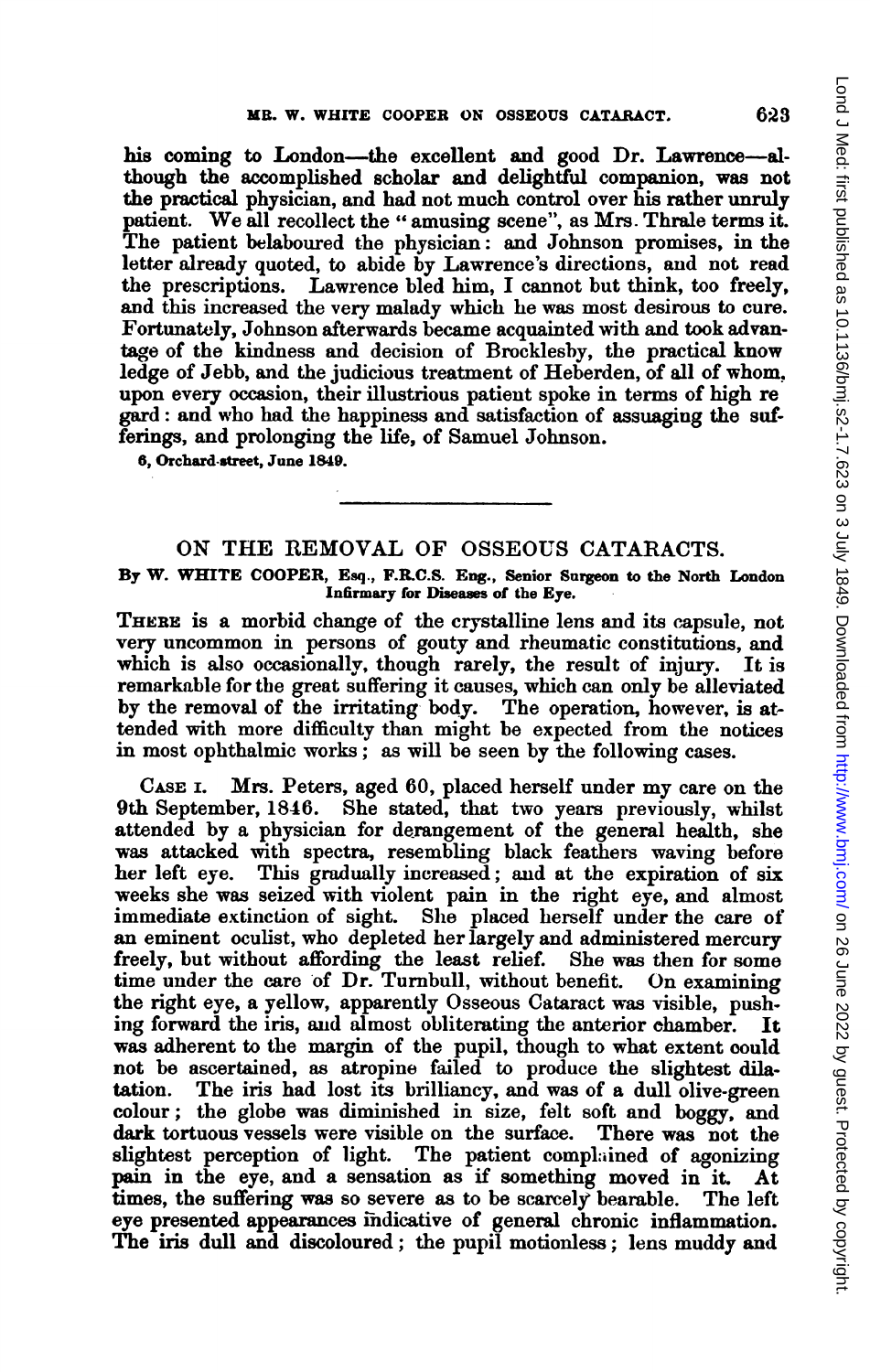of a greenish yellow; sclerotic slate-coloured, and marked with many<br>tortuous purple vessels. There was pain in this eye, frequently severe, There was pain in this eye, frequently severe, and on both sides over the brows, and down the sides of the nose. Although generally totally blind, she fancied that at times she had some vision with the left eye. There was great general debility, for which gentian and ammonia, followed by bark and soda, were prescribed with considerable advantage; and on the 12th November she was in a condition to bear the operation of removal of the lens, which was clearly the main cause of her suffering from the right eye. I succeeded in passing my knife across the cornea, but, in completing the section, found it unusually tough; on applying the sharp curette, no impression could be made on the lens, which was like a piece of stone. The adhesions were then freely divided, and another effort made to press out the lens, but without avail, for the iris was absolutely rigid, and did not yield in the slightest degree. An incision was therefore made in the margin of the pupil and the Cataract attempted to be seized with a hook, but without success. At length, by means of a pair of fine forceps, a portion was broken off, and I succeeded in removing the whole without any escane of vitreous humour. The Cataract consisted of a firm shell of The Cataract consisted of a firm shell of bone, containing soft glutinous matter, like a mixture of gum and chalk. The flap having been replaced, cold wet rags were applied, the patient put to bed, and a full opiate administered.

I was agreeably surprised at finding that not the slightest unpleasant symptom followed this severe operation; the wound healed with rapidity, and at no time was there more inflammation than was necessary for the perfection of the union of the divided parts.

CASE 11. Johni Riclhardson, aged 64, had been sulbject to deepseated pain in the right eye, muscæ, scintillations, and supra-orbital pain, for fourteen years: he was of a family in which gout was hereditary, and had suffered from it himself for many years. He had been leeched and blistered for the eye; but residing in rather a remote spot in the Fens of Lincolnshire, it would seem that his case had not received the attention its serious nature required. In about twelve months from the first attack, he became perfectly blind of that eye, and had since suffered almost constant pain, so excruciating at times as to be scarcely bearable. His health had become greatly impaired, and the sight of the left eve was failing.

I saw him first in April 1845. Ile was pale, haggard, and emaciated. The right eye was somewhat atrophied; the selerotic, of a dark grey colour, was traversed by numerous tortuous violet-coloured vessels; a dusky red zone surrounded the iris, which was of a dull, greenish hue, and convex in form, obliterating the anterior chamber. The pupil was elliptical from above downwards, apparently dragged into that form by the weight of a Cataract, which was obviously pressing against it. This was partially separated from its attachments, so that it had sunk down, leaving a clear space in the upper fourth of the pupil. The Cataract presented<br>the characteristics of an osseous change. The left eye was somewhat the characteristics of an osseous change. congested, and bore evidence of long-continued sympathetic irritation.

After having tried palliative treatment for a month, without benefit. I proceeded to remove the right lens on the 12th of June. The obliteration of the anterior chamber rendered it impossible to pass the knife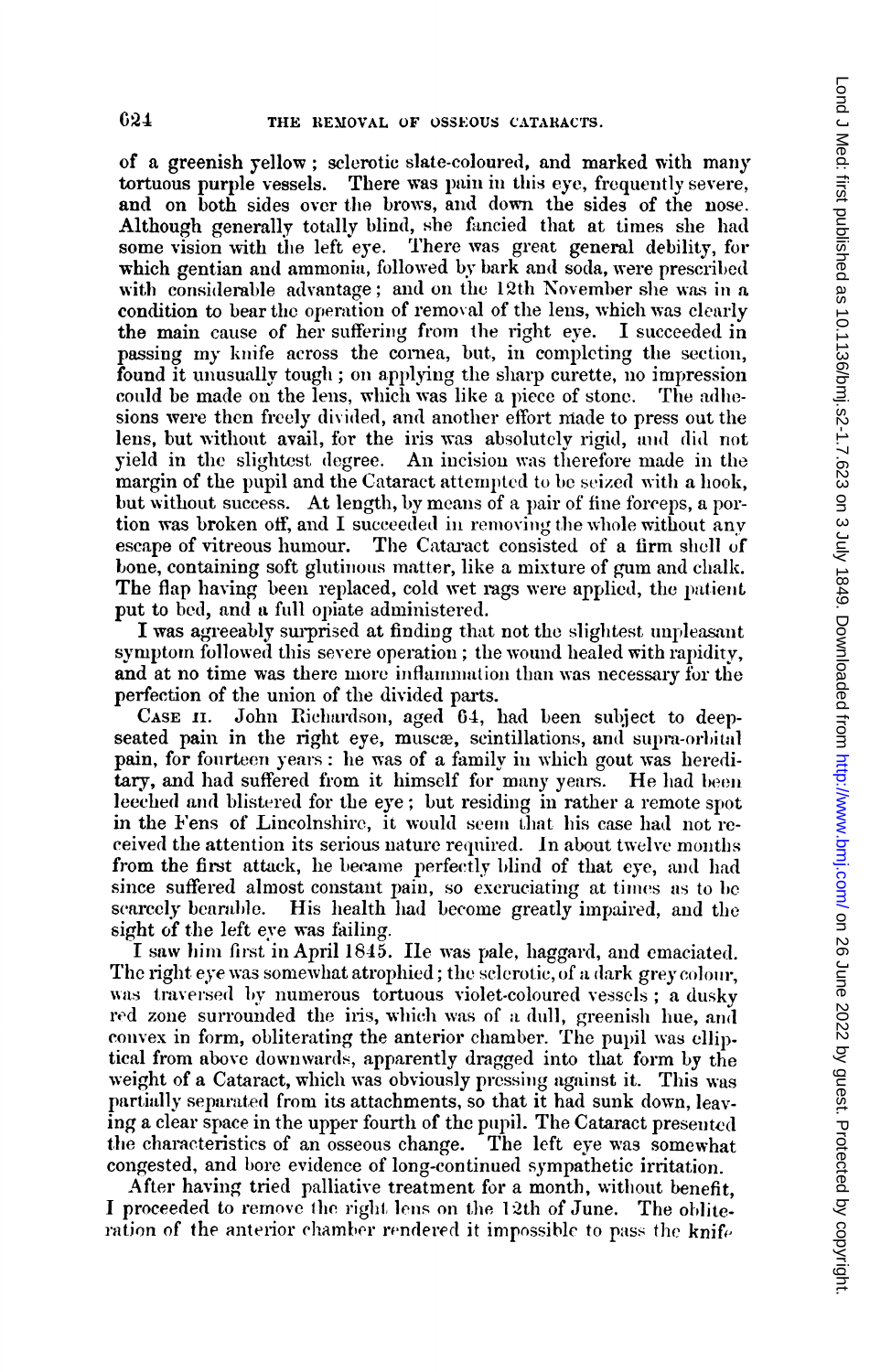across it; I tberefore made an oblique incision, from above downwards, in the lower half of the outer margin of the cornea, and extended it by a curved knife. Then, introducing the sharp curette, I proceeded to break up the Cataract. It was with great difficulty, and after many attempts, that I accomplished this; and it was necessary to divide several adhesions which had formed between the Cataract and the inner margin of the pupil. These difficulties prolonged the operation. With care, however, the whole of the fragments were cleared away, and the flap replaced: the eye was closed; cold, wet compresses were applied; the patient was put to bed, and forty drops of tinct. hyoscyami administered. The patient passed a good night; and wlhen, on the fourth day, the eye was examined, the wound had united. The case proceeded in the most satisfactory manner; and the object of the operation was perfectly attained. Relieved from such a source of suffering, the patient rapidly improved in health and flesh.

CASE III. Samuel Doyle, aged 54, became a patient of mine at the North London Eye Infirmary, on the 16th October, 1847. He had passed the greater part of his life in the army, had been much in the tropics, and had undergone a full share of the hardships of a soldier's life. For many years he had suffered from rheumatism, and his left eye had<br>been attacked on three occasions with inflammation. After the second been attacked on three occasions with inflammation. attack, the sight became considerably impaired; and he was rendered blind by the third, which was the most severe, and took place in 1830. From this timo, the eye was a constant source of torment; the slightest local irritation, or an east wind, brought on inflammation and acute pains, extending over the side of the head, forehead, and down the nose. The pain was at all times increased by stooping.

The eye presented all the appearance of long continued disease. The sclerotic was of a dingy yellowish grey; numerous dark varicose veins coursed over the surface; and a dull red zone surrounded the cornea. The iris was convex, of a reddish brown, mottled with dark patches of lymph. The pupil was motionless, and bound by adhesions to a yellowislh, stony looking cataract, which bulged through it. The eye felt (if I may be permitted to quote the expressive simile of a bystander), " like a stale gooseberry".

On the 26th October, I proceeded to remove the lens. The anterior chamber was not completely obliterated, and <sup>I</sup> succeeded in passing my knife' obliquely across the cornea, making the inferior section. To obtain sufficient space, the wound was further enlarged with the sabre knife. Many adhesions having been divided, an attempt was made, without success, to extract the lens. A free incision was then made in the margin of the pupil, and several other adhesions discovered. <sup>I</sup> then endeavoured to squeeze out the lens, but failed, and it became necessary to remove it piece-meal. The operation was tedious; but the whole of the fragments, which had constituted the ossified capsule, were at length taken away; the substance of the lens resembled gum water. From the length of time unavoidably spent upon the operation, and the injury inflicted on the iris, it was expected that the eye would have been attacked with acute

<sup>&</sup>lt;sup>1</sup> This knife is considerably shorter and smaller than those used by Beer and Tyrrell; and the heel is rounded off.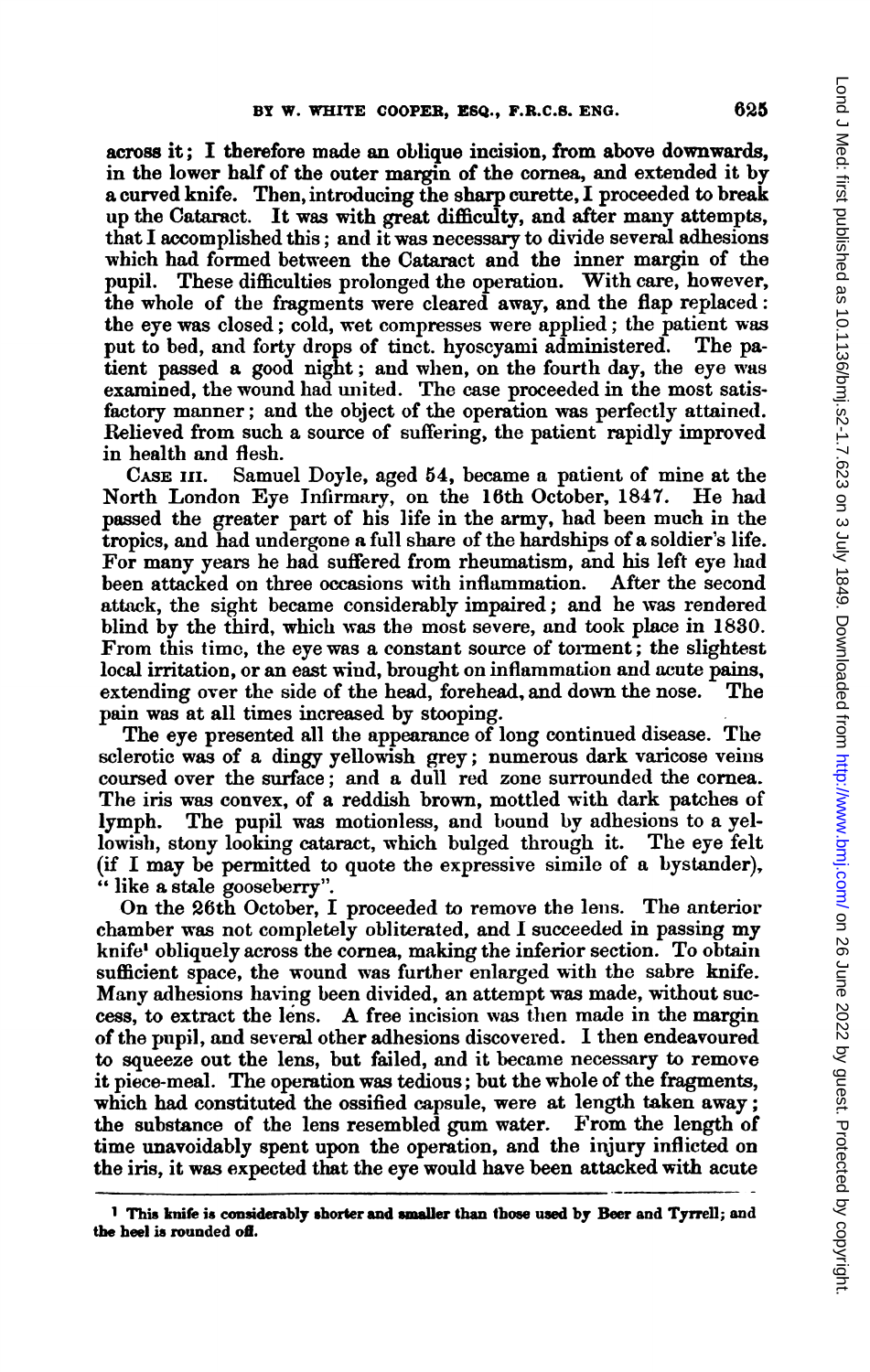inflammation; the flap was carefully adjusted however, the lids closed, and cold, wet rags directed to be applied. A full dose of henbane was administered. Contrary to my expectations, this man made <sup>a</sup> most satisfactory recovery; .and although at times irrtable, the eye no longer caused him the suffering which had rendered his life miserable.

CASE Fv. A soldier, during the Russian campaign, 1812, was struck by a spent ball on the left eye; the sight was immediately destroyed, and severe inflammation came on. From this time he was constantly subject to violent pains in the eye, lasting many days, and returning after they had seemed to have disappeared. He was seen by M. Desmarres, for the first time, in July 1846. On examination of the cornea, which was partially staphylomatous, an opacity was seen to occupy its lower third, and here there was partial synechia anterior. Near the cornea, the sclerotic was traversed by a number of reddish brown vessels, arranged in a circle, and forming a diffused injection. In the subconjunctival cellular tissue there were large violet-coloured varicose vessels, such as are seen in affections of the internal structures of the eye of long standing, and especially in choroidal disease. Scattered throughout the sclerotic, were slightlv elevated blue spots, manifesting its attenuation. The iris was discoloured and motionless. In the pupil, which was open and misshapen, the crystalline was seen of a pale orangeyellow colour. This body, dislocated by the blow, had sunk in such a manner, that the upper border was inclined downwards and forwards, advancing into the anterior chamber, and touching the cornea; whilst above it, a portion of the back of the eye was visible. Vision had been lost about thirty-four years. The severe pains returned whenever the eye was inflamed, which was often the case. The patient was a tall man, but thin, and of a bad constitution: he declared that he had lost his health in consequence of the sufferings caused by his eye, and entreated speedy relief. M. Desmarres, judging that the suffering was caused by the presence of the lens in the anterior chamber, proposed to extract it; and with this view punctured the cornea, as in the operation for cataract, by an oblique incision. The lens was then seized with forceps; it grated like a piece of stone, and could not be extracted on account of the solid adhesions it had contracted with the neighbouring parts. Several other unsuccessful attempts were made. The corneal flap, on examination, presented a multitude of wrinkles, similar to those seen in the cornex of the dead, after having been exposed for some time to the air; and could not be adapted, on account of the shrinking, to the other lip of the wound. A considerable portion of the cornea was then removed with the keratotome, as in the operation for opaque staphyloma; and M. Desmarres was then enabled, by means of scissors and forceps, to divide the adhesions and extract the lens, which was found to be entirely osseous, or stony. But little pain was felt; but three or four hours after the operation, severe hæmorrhage took place. The blood flowed abundantly, so that the bed of the patient was quite soaked. Compresses of ice, applied to the eye for five or six hours, diminished, but did not arrest, the flow of the blood, which continued for twelve hours after the removal of the cornea. The lids were then cleansed and closed, and covered with sufficient bandages to completely cover the eye. A considerable coagulum formed under the upper lid, and the hæmor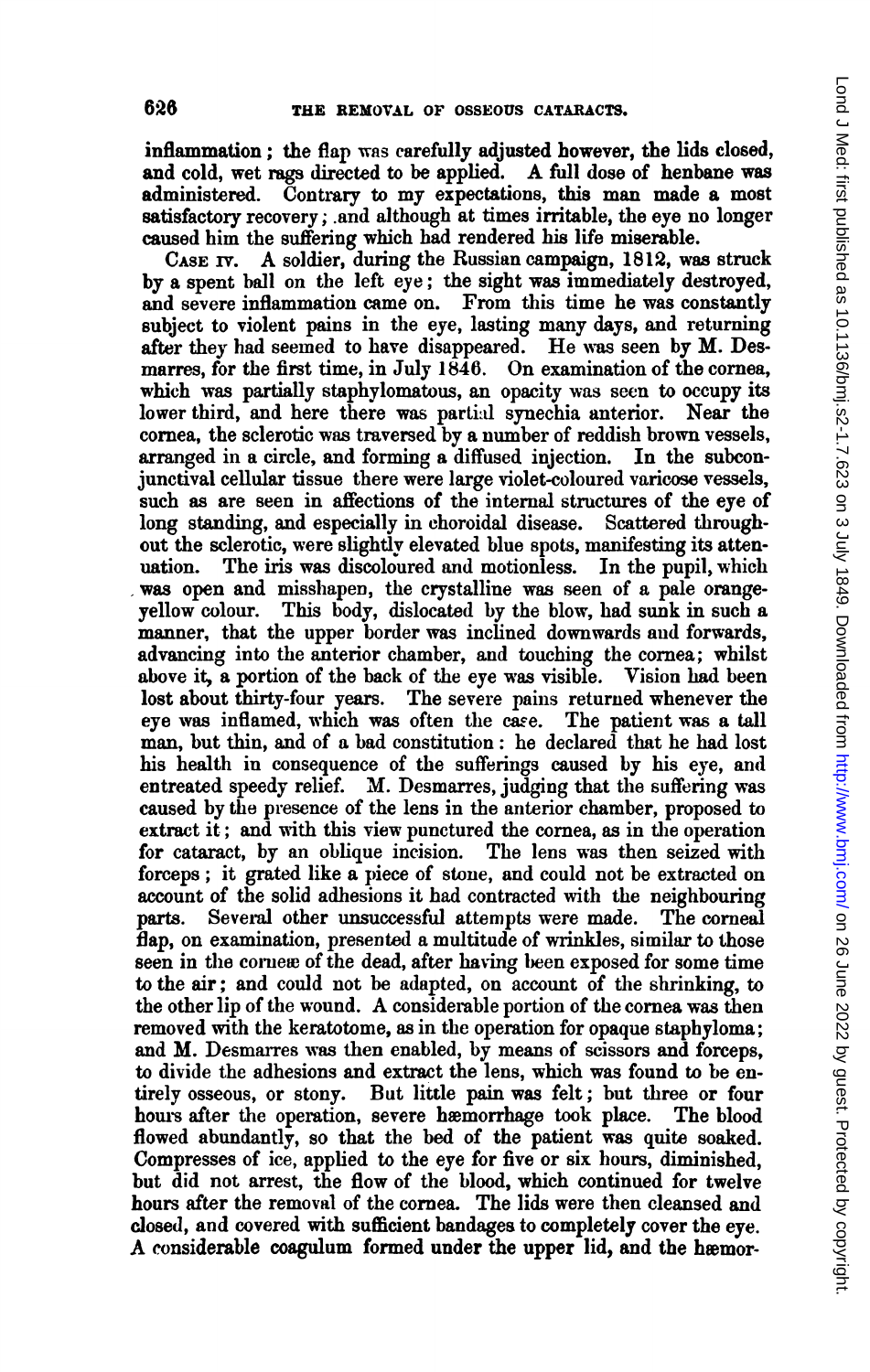rhage stopped, but the eye was completely destroyed by suppuration. The patient recovered after three months.

The crystalline was of an absolutely stony consistence; when struck with a stylet, the instrument resounded as if it had touched a stone; the cornea, placed in alcohol, presented the traces of synechia anterior, and it was thickest in the spot of the opacity. The anterior surface of the cataract presented numerous striæ, tolerably regular, converging towards the centre of the crystalline, which was covered with capsule, in part osseous, in part sound; the posterior surface was less dense than the anterior, and on being scraped with a pen-knife, a certain quantity was removed, which being placed dry in a bottle, resembled pounded stone.

REMARKS. Ossification of the lens itself is extremely rare. Mr. Tyrrell relates one instance of it, where the capsule was opaque and thick, and contaiined a mass about equal to one-third of the original lens, hard and brittle, so that it broke on attempting to separate it from the capsule: it was the result of a blow, and was extracted from the eye of <sup>a</sup> lad of fifteen, who speedily recovered from the operation. A wellmarked case is also related by Mr. Wardrop: it was from an eye sent to him by Mr. Allan Burns, of Glasgow. On dissecting back the choroid, the posterior chamber was found filled with a white pulpy mass, and on dividing the crystalline, its central portion was found converted into hard bone. The external lamina of the lens were soft, those near the centre more consolidated, and the central portion itself of a deep brown colour, perfectly osseous, and exhibiting a laminated structure. Case Iv is another example. And it is worthy of remark, that in two out of the three instances, this remarkable change was the result of a blow upon the eye: of the third there is no history.

Ossification of the capsule of the lens is the most frequent form of Osseous Cataracts. The character is that of a shell of bony matter irregularly deposited, some parts being thick, others as thin as tissue paper. The colour is yellowish, and when viewed in the eye, appears as if dotted with white paint. For the following analysis of the cataract extracted in Case I, I am indebted to Dr. Hoffman of the Royal College of Chemistry. " The ash left on incineration was found to consist principally of phosphate of lime; it contained besides small quantities of sulphate of lime, and traces of sulphate of potassa and chloride of sodium. It therefore has a very analogous composition to that of bone."

The agonising pain caused by these cataracts is of a neuralgic character, being the result of the constant irritation of the iris by the pressure of the hard body. So severe is it at times, that it causes temporary delirium; and I have known two instances in which the patients were driven into the pernicious practice of opium-eating, to drown their sufferings in stupor.

There is one point in the history of such cases as those  $I$  have related, which cannot fail to strike the observer: that, despite of the difficulty and duration of the operatiom, the amount of violence inflicted on the eye (which far exceeds that of the ordinary operation of extraction), and the diseased state of the organ itself, which might be supposed to render it prone to inflammation, the recovery is, in the